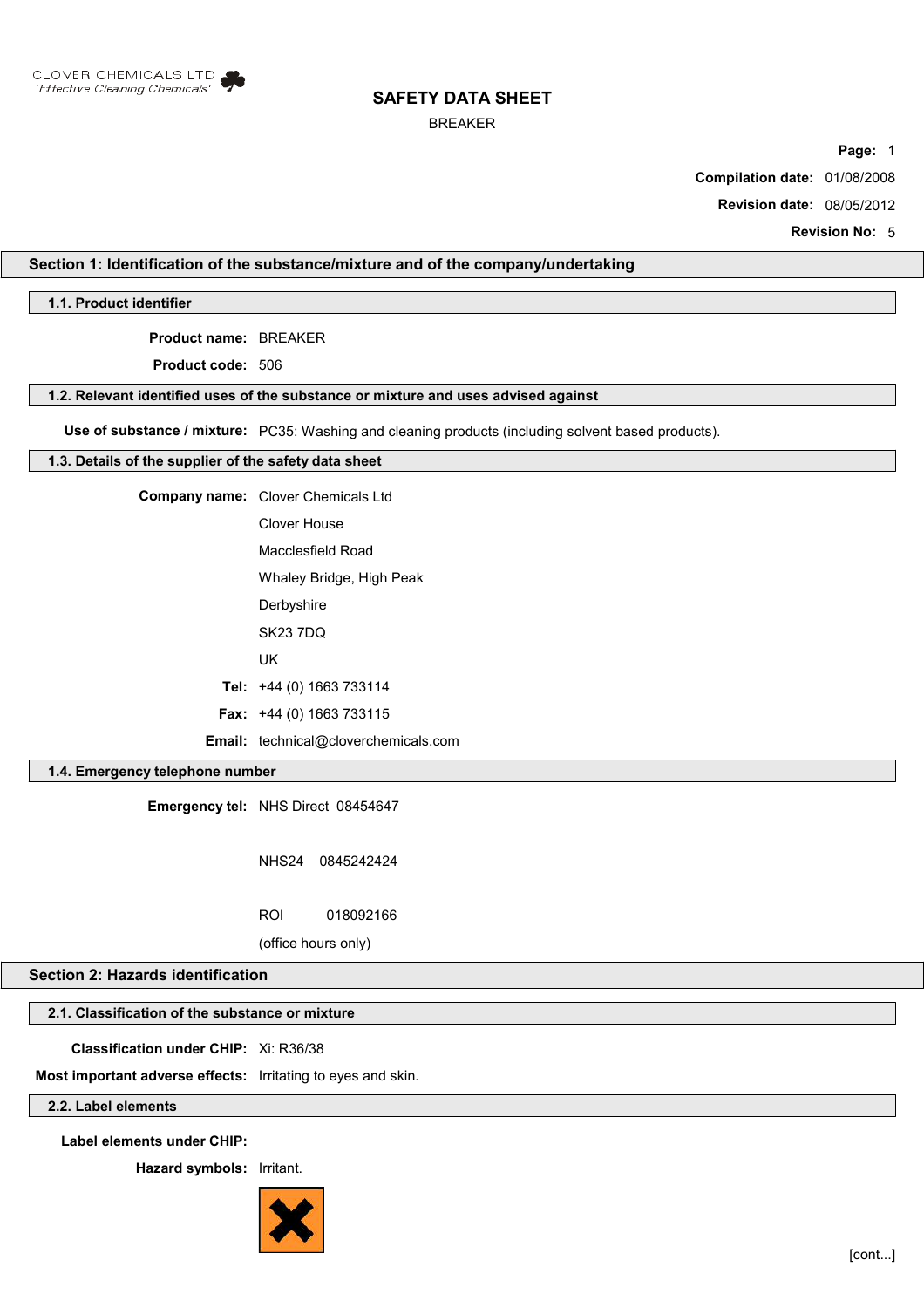### BREAKER

**Risk phrases:** R36/38: Irritating to eyes and skin.

**Safety phrases:** S2: Keep out of the reach of children.

S26: In case of contact with eyes, rinse immediately with plenty of water and seek medical

advice.

## **2.3. Other hazards**

**PBT:** This product is not identified as a PBT substance.

## **Section 3: Composition/information on ingredients**

### **3.2. Mixtures**

## **Hazardous ingredients:**

### ORTHOPHOSPHORIC ACID

| <b>EINECS</b>                               | CAS       | <b>CHIP Classification</b> | <b>CLP Classification</b>            | Percent   |
|---------------------------------------------|-----------|----------------------------|--------------------------------------|-----------|
| 231-633-2                                   | 7664-38-2 | C: R34                     | Skin Corr. 1B: H314                  | 10-30%    |
| C 12/15 (MEAN VALUE C<14)A.>6-9 EO (DID 28) |           |                            |                                      |           |
| <b>POLYMER</b>                              | 9043-30-5 | Xn: R22: Xi: R41           | Eye Dam. 1: H318; Acute Tox. 4: H302 | $1 - 10%$ |

## **Section 4: First aid measures**

| 4.1. Description of first aid measures                                          |                                                                                                           |  |  |
|---------------------------------------------------------------------------------|-----------------------------------------------------------------------------------------------------------|--|--|
|                                                                                 | <b>Skin contact:</b> Remove all contaminated clothes and footwear immediately unless stuck to skin. Wash  |  |  |
|                                                                                 | immediately with plenty of soap and water.                                                                |  |  |
|                                                                                 | Eye contact: Bathe the eye with running water for 15 minutes. Transfer to hospital for specialist         |  |  |
|                                                                                 | examination.                                                                                              |  |  |
|                                                                                 | Ingestion: Wash out mouth with water. Do not induce vomiting. If conscious, give half a litre of water to |  |  |
|                                                                                 | drink immediately. Consult a doctor.                                                                      |  |  |
|                                                                                 | <b>Inhalation:</b> Remove casualty from exposure ensuring one's own safety whilst doing so.               |  |  |
| 4.2. Most important symptoms and effects, both acute and delayed                |                                                                                                           |  |  |
|                                                                                 | <b>Skin contact:</b> There may be irritation and redness at the site of contact.                          |  |  |
|                                                                                 | Eye contact: There may be pain and redness. The eyes may water profusely. There may be severe pain.       |  |  |
|                                                                                 |                                                                                                           |  |  |
|                                                                                 | The vision may become blurred. May cause permanent damage.                                                |  |  |
|                                                                                 | Ingestion: There may be soreness and redness of the mouth and throat. Nausea and stomach pain             |  |  |
|                                                                                 | may occur.                                                                                                |  |  |
|                                                                                 | <b>Inhalation:</b> There may be irritation of the throat with a feeling of tightness in the chest.        |  |  |
|                                                                                 | Delayed / immediate effects: Immediate effects can be expected after short-term exposure.                 |  |  |
| 4.3. Indication of any immediate medical attention and special treatment needed |                                                                                                           |  |  |

**Immediate / special treatment:** Eye bathing equipment should be available on the premises.

[cont...]

**Page:** 2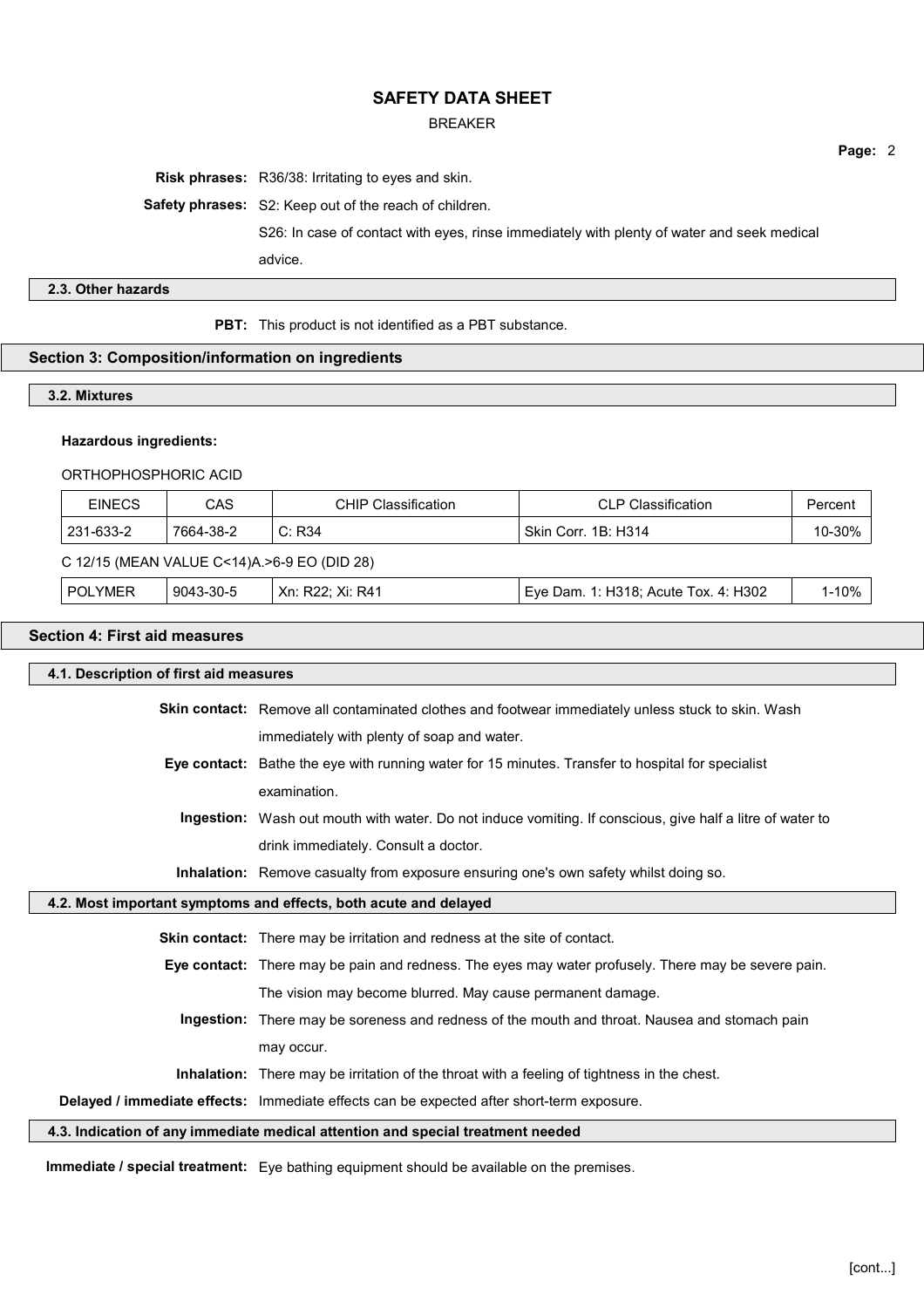BREAKER

**Page:** 3

### **Section 5: Fire-fighting measures**

#### **5.1. Extinguishing media**

**Extinguishing media:** Suitable extinguishing media for the surrounding fire should be used. Use water spray to cool

containers.

### **5.2. Special hazards arising from the substance or mixture**

**Exposure hazards:** In combustion emits toxic fumes.

#### **5.3. Advice for fire-fighters**

**Advice for fire-fighters:** Wear self-contained breathing apparatus. Wear protective clothing to prevent contact with

skin and eyes.

**Section 6: Accidental release measures**

### **6.1. Personal precautions, protective equipment and emergency procedures**

**Personal precautions:** Mark out the contaminated area with signs and prevent access to unauthorised personnel.

Do not attempt to take action without suitable protective clothing - see section 8 of SDS. Turn

leaking containers leak-side up to prevent the escape of liquid.

### **6.2. Environmental precautions**

**Environmental precautions:** Do not discharge into drains or rivers. Contain the spillage using bunding.

### **6.3. Methods and material for containment and cleaning up**

**Clean-up procedures:** Absorb into dry earth or sand. Transfer to a closable, labelled salvage container for disposal by an appropriate method.

## **6.4. Reference to other sections**

**Reference to other sections:** Refer to section 8 of SDS.

# **Section 7: Handling and storage**

#### **7.1. Precautions for safe handling**

**Handling requirements:** Avoid direct contact with the substance. Avoid the formation or spread of mists in the air.

### **7.2. Conditions for safe storage, including any incompatibilities**

**Storage conditions:** Keep container tightly closed.

**Suitable packaging:** Polyethylene.

**7.3. Specific end use(s)**

**Specific end use(s):** No data available.

## **Section 8: Exposure controls/personal protection**

**8.1. Control parameters**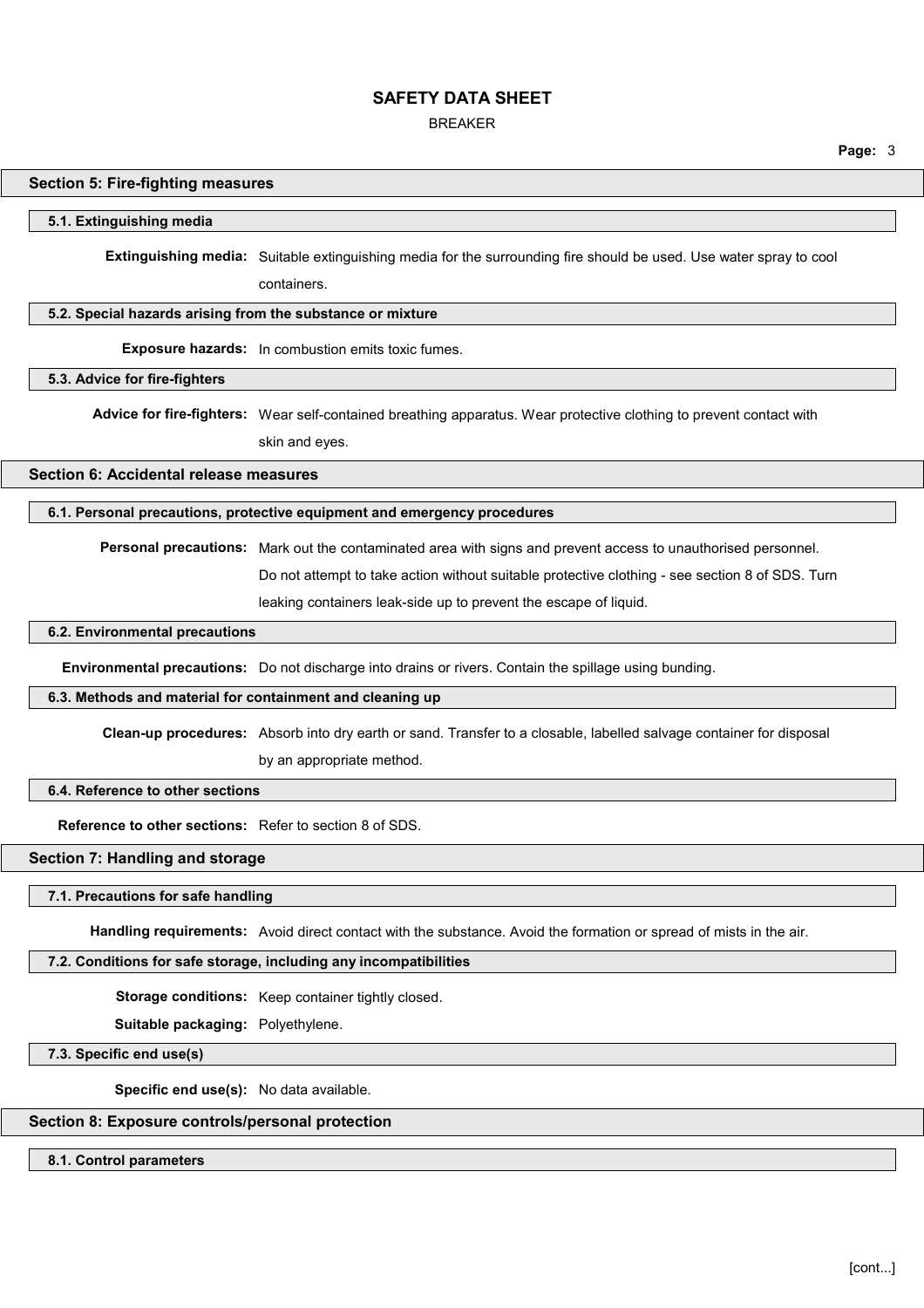BREAKER

#### **Hazardous ingredients:**

#### **ORTHOPHOSPHORIC ACID...100%**

#### **Workplace exposure limits: Respirable dust Respirable dust**

| State | 8 hour TWA | 15 min. STEL | 8 hour TWA | 15 min. STEL |
|-------|------------|--------------|------------|--------------|
| UK    | mg/m3      | $2$ mg/m $3$ | -          |              |

#### **8.1. DNEL/PNEC Values**

**DNEL / PNEC** No data available.

**8.2. Exposure controls**

**Respiratory protection:** Self-contained breathing apparatus must be available in case of emergency.

**Hand protection:** Protective gloves. Gloves (acid resistant).

**Eye protection:** Tightly fitting safety goggles. Ensure eye bath is to hand.

**Skin protection:** Protective clothing.

## **Section 9: Physical and chemical properties**

## **9.1. Information on basic physical and chemical properties**

**State:** Liquid

**Colour:** Colourless

**Viscosity:** Viscous

**Odour:** Barely perceptible odour

**Evaporation rate:** Moderate

**Solubility in water:** Soluble

| Boiling point/range $C: >100$                        | Melting point/range $C: < 0$                 |                                  |
|------------------------------------------------------|----------------------------------------------|----------------------------------|
| <b>Flammability limits %: lower:</b> Not applicable. |                                              | <b>upper:</b> Not applicable.    |
| <b>Flash point C:</b> Not applicable.                | Part.coeff. n-octanol/water: Not applicable. |                                  |
| Autoflammability <sup>°</sup> C: Not applicable.     |                                              | Vapour pressure: Not applicable. |
| <b>Relative density: 1.15 - 1.25</b>                 |                                              | <b>pH:</b> $1\% = 2 - 2.5$       |
| $VOC$ g/l: $0$                                       |                                              |                                  |

#### **9.2. Other information**

**Other information:** No data available.

## **Section 10: Stability and reactivity**

## **10.1. Reactivity**

**Reactivity:** Stable under recommended transport or storage conditions.

**10.2. Chemical stability**

**Chemical stability:** Stable under normal conditions.

**Page:** 4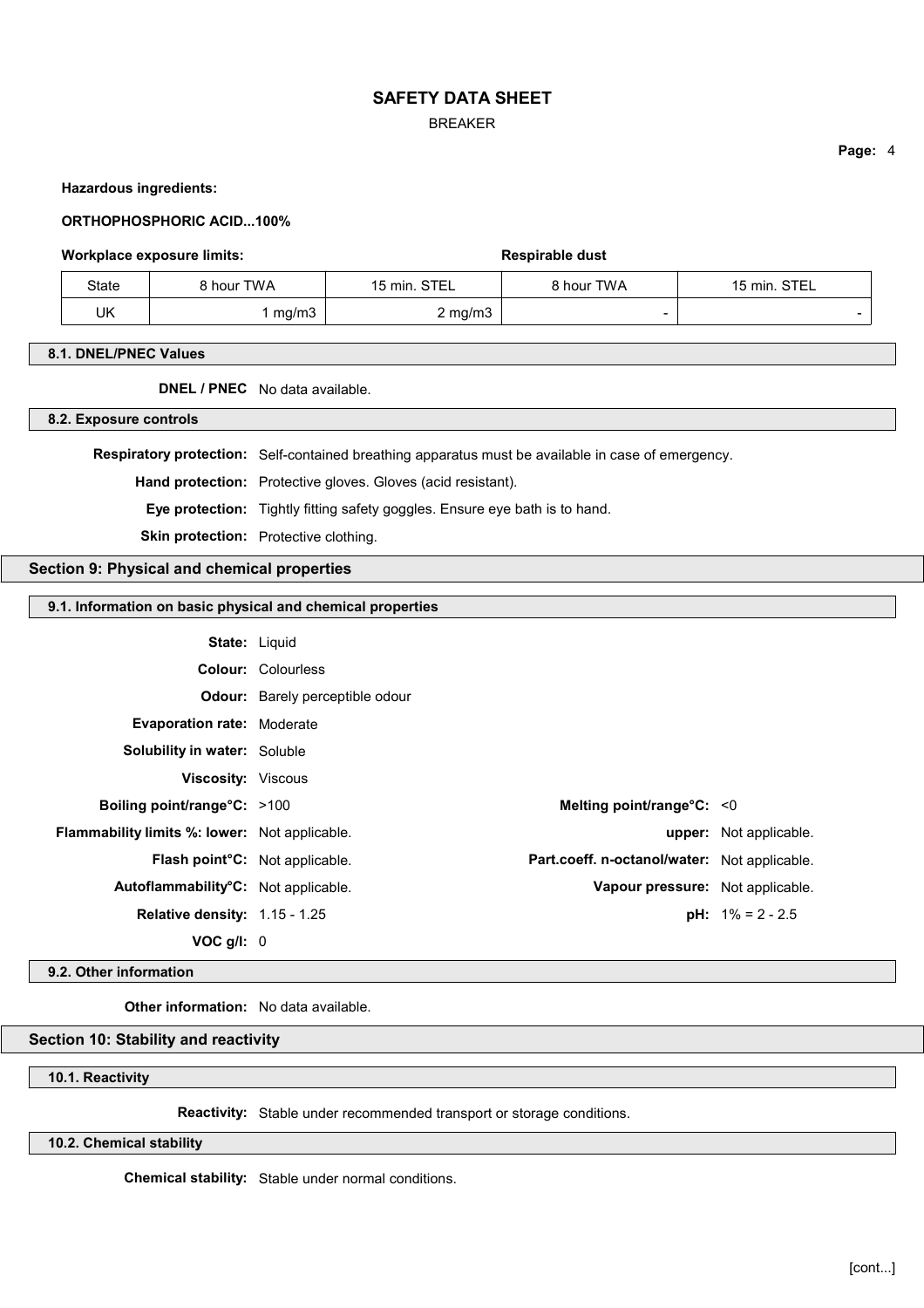### BREAKER

**Page:** 5

### **10.3. Possibility of hazardous reactions**

**Hazardous reactions:** Hazardous reactions will not occur under normal transport or storage conditions.

## **10.4. Conditions to avoid**

**Conditions to avoid:** Heat.

### **10.5. Incompatible materials**

**Materials to avoid:** Strong oxidising agents.

## **10.6. Hazardous decomposition products**

**Haz. decomp. products:** In combustion emits toxic fumes.

### **Section 11: Toxicological information**

**11.1. Information on toxicological effects**

### **Hazardous ingredients:**

#### **ORTHOPHOSPHORIC ACID...100%**

| $\Gamma$<br>ORL<br>LD50<br>. -<br>ma/ka<br>bot<br>$\mathbf{v}$<br>--<br>. . |
|-----------------------------------------------------------------------------|
|-----------------------------------------------------------------------------|

#### **C 12/15 (MEAN VALUE C<14)A.>6-9 EO (DID 28)**

| ∩R∟<br>. .<br>- -<br><b>LD50</b><br>ີ<br>17<br>. .<br>$\cdot$<br>$\sim$<br>$ -$<br>$\sim$<br>. . |  |
|--------------------------------------------------------------------------------------------------|--|
|--------------------------------------------------------------------------------------------------|--|

#### **Relevant effects for mixture:**

| Effect<br>וטטו<br>. | रेoute<br>. | <b>Basis</b>        |
|---------------------|-------------|---------------------|
| Irrt                | )RM<br>)⊬   | calculated<br>יו ממ |

#### **Symptoms / routes of exposure**

**Skin contact:** There may be irritation and redness at the site of contact.

**Eye contact:** There may be pain and redness. The eyes may water profusely. There may be severe pain. The vision may become blurred. May cause permanent damage.

**Ingestion:** There may be soreness and redness of the mouth and throat. Nausea and stomach pain may occur.

**Inhalation:** There may be irritation of the throat with a feeling of tightness in the chest.

**Delayed / immediate effects:** Immediate effects can be expected after short-term exposure.

# **Section 12: Ecological information**

**12.1. Toxicity**

**Hazardous ingredients:**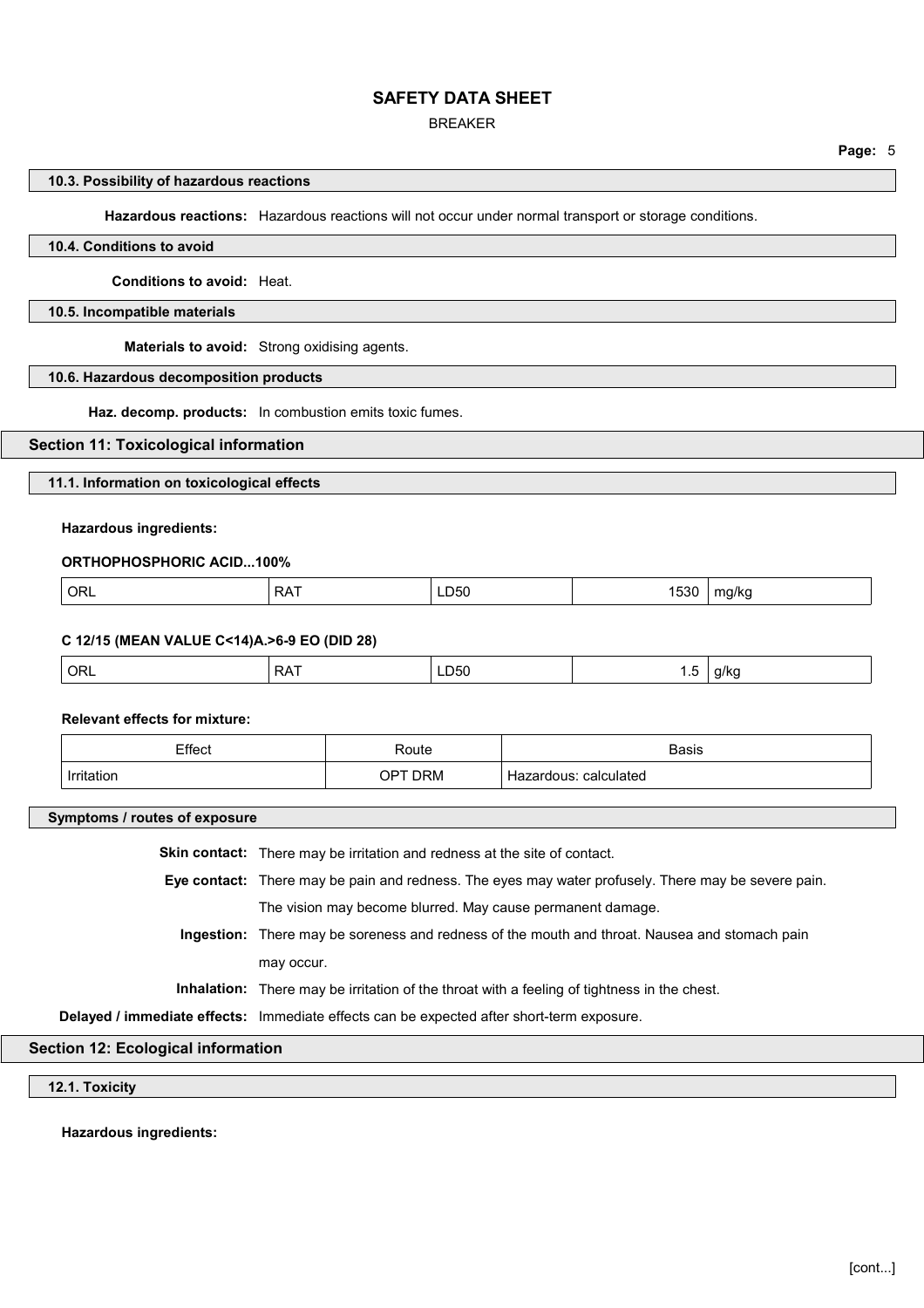BREAKER

**Page:** 6

#### **C 12/15 (MEAN VALUE C<14)A.>6-9 EO (DID 28)**

- 96H LC50 >1 mg/l

### **12.2. Persistence and degradability**

**Persistence and degradability:** Biodegradable. The surfactants contained in this preperation comply with the biodegradability

criteria as laid down in regulation (EC) No.648/2004 on detergents.

**12.3. Bioaccumulative potential**

**Bioaccumulative potential:** No bioaccumulation potential.

**12.4. Mobility in soil**

**Mobility:** Readily absorbed into soil. Soluble in water.

**12.5. Results of PBT and vPvB assessment**

**PBT identification:** This product is not identified as a PBT substance.

**12.6. Other adverse effects**

**Other adverse effects:** Negligible ecotoxicity.

#### **Section 13: Disposal considerations**

**13.1. Waste treatment methods**

**Disposal of packaging:** Dispose of as normal industrial waste.

**NB:** The user's attention is drawn to the possible existence of regional or national regulations

regarding disposal.

## **Section 14: Transport information**

**14.1. UN number**

**UN number:** UN3264

**14.2. UN proper shipping name**

**Shipping name:** CORROSIVE LIQUID, ACIDIC, INORGANIC, N.O.S.

(ORTHOPHOSPHORIC ACID...20%)

**14.3. Transport hazard class(es)**

**Transport class:** 8

**14.4. Packing group**

**Packing group:** III

**14.5. Environmental hazards**

**Environmentally hazardous:** No **Marine pollutant:** No

**14.6. Special precautions for user**

**Special precautions:** No special precautions.

**Tunnel code:** E